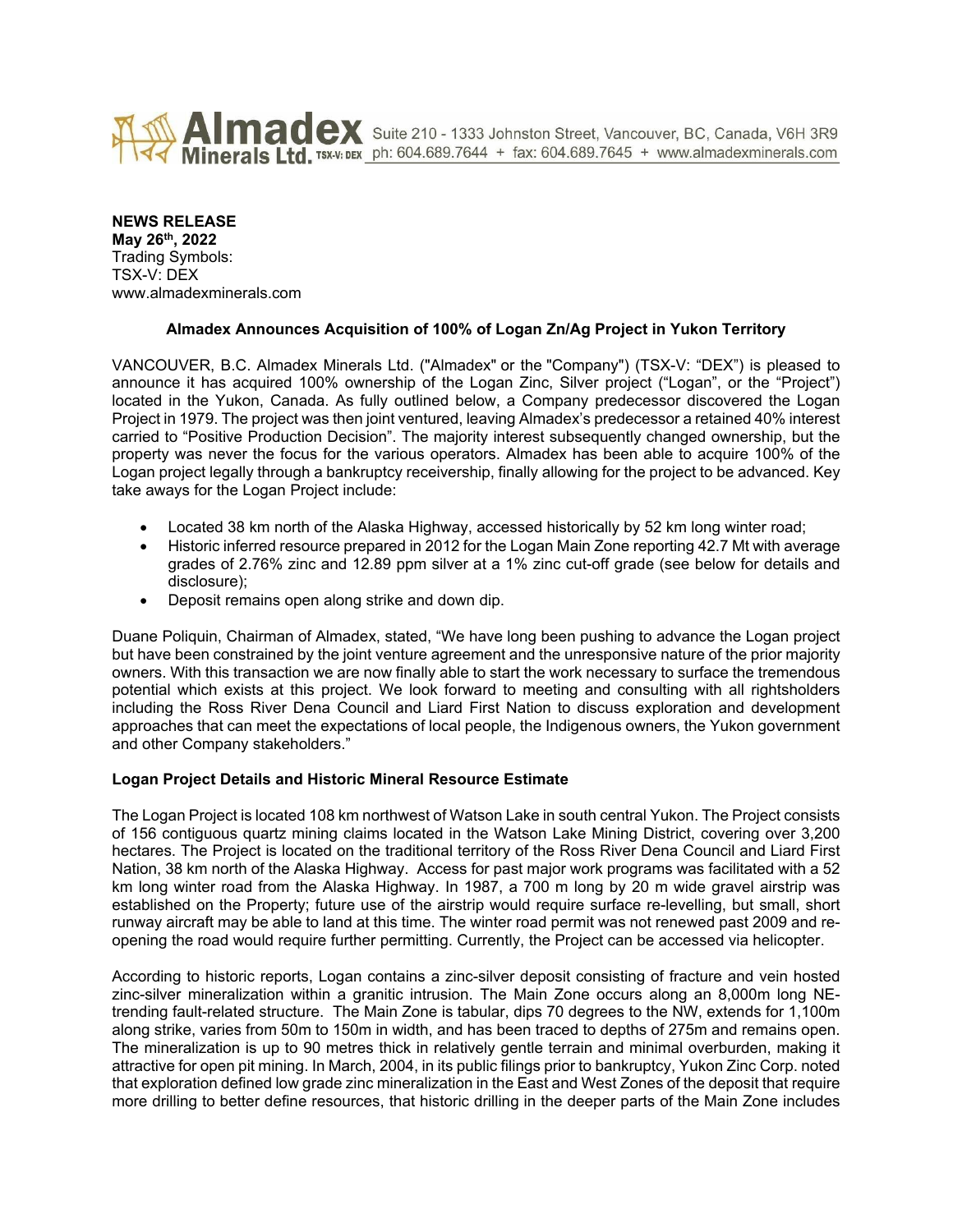important intersections, such as 9 metres grading 10.07% zinc and 65.2 g/t silver, that could be amenable to underground mining, and that the deposit remains open at depth and along strike.

Logan has been explored by means of sequential programs of mapping, soil sampling, geophysics, and diamond drilling since the 1980s. The work conducted by or on behalf of Cordilleran Engineering, Getty Resources Ltd., Fairfield Minerals, Total Energold Minerals Inc., Expatriate Resources, and Yukon Zinc Corp. (Yukon Zinc) is briefly summarised as follows:

1979: Staking of Logan 1 to 36 quartz mining claims to cover new zinc-silver-tin-copper gossan. Geological mapping, soil and stream sediment geochemistry, hand trenching, and test IP, EM and magnetometer geophysical surveys.

1980-1985: Additional soil geochemistry, claim staking, hand trenching, and geophysical surveys were completed.

1986-1989: Exploration drilling of 103 holes totalling 16,438 metres. Fifteen trenches totalling 2,412 metres and ongoing soil geochemistry and geophysical surveys. Metallurgical testwork at Lakefield Research Laboratories under supervision of Strathcona Mineral Services Limited. Flotation of both high- and lowgrade zinc samples indicated that recoveries of 93-95% zinc and 85-90% silver could be projected to a zinc concentrate.

2003: Additional staking and completion of a baseline environmental survey was conducted in and around the Logan property.

2006: Yukon Zinc Corp. retained Bell Geospace to conduct an Air Full Tensor Gravity (Air-FTG) survey.

2012: Wardrop, a Tetra Tech Company (Tetra Tech) was retained by Yukon Zinc to prepare a Technical Report, including an historical mineral resource estimate, on the Logan Property in 2012. The 2012 Tetra Tech Technical Report is treated as a historical mineral resource. A Qualified Person has not done sufficient work to classify the historical estimate as a current mineral resource and Almadex is not treating this historical estimate as current mineral resources.

The 2012 Logan historical mineral resource estimate is considered to be relevant and reliable. The Tetra Tech historical estimate for the Logan Main Zone deposit, used sample assay data from 56 drillholes which intersect the deposit containing 4,314 zinc and silver assays. Samples were composited to 2 m lengths and no assay values were capped. The Logan Main Zone deposit was modeled as a single mineralized geological wireframe bounded by two faults (the hanging wall and footwall faults) striking southwest and dipping moderately northwest. Where the position of the upper and lower faults bounds is uncertain a grade cut-off of 0.5% zinc was used to constrain the model. Bulk density values of 2.95 and 2.7 were assigned to mineralization and waste rock based on 53 separate SG determinations from drill core pulp composite samples representing 556 m of diamond drill core. Interpolation was done using Ordinary Kriging on blocks 10 m x 10 m x 10 m in size. Only zinc and silver were consistently assayed throughout the three years of drilling, and therefore these were the only metals estimated. At a 1% zinc cut-off grade, the Logan Main Zone was estimated to contain 42.7 Mt at an average grade of 2.76% zinc and 12.89 ppm silver<sup>1</sup>.

The 2012 Tetra Tech historical estimate, reported at a % zinc cut-off grade, is summarized in Table 1. The entire resource was classified as an inferred historical resource, based on a lack of QA/QC and specific gravity (SG) data, a lack of original assay certificates to validate the data, and an inability to confirm the locations of any drillholes. The Logan Main Zone historical estimate was classified using the definitions set out in CIM Definition Standards for Mineral Resources and Mineral Reserves (2010), which was superseded by CIM (2014). Similarly, the Main Zone estimate predates CIM Estimation of Mineral Resources and Mineral Reserves Best Practice Guidelines (2019). To verify the historical estimate as a current mineral

<sup>1</sup> Harder, M. P.Geo. and O'Brien, M. Msc., Pr.Sci.Nat., FGSSA, FAusIMM, MSAIMM (2012) NI 43-101 Technical Report on the Logan Property, Yukon prepared for Yukon Zinc Corp., Effective Date May 30, 2012, Wardrop, Tetra Tech, pp. 95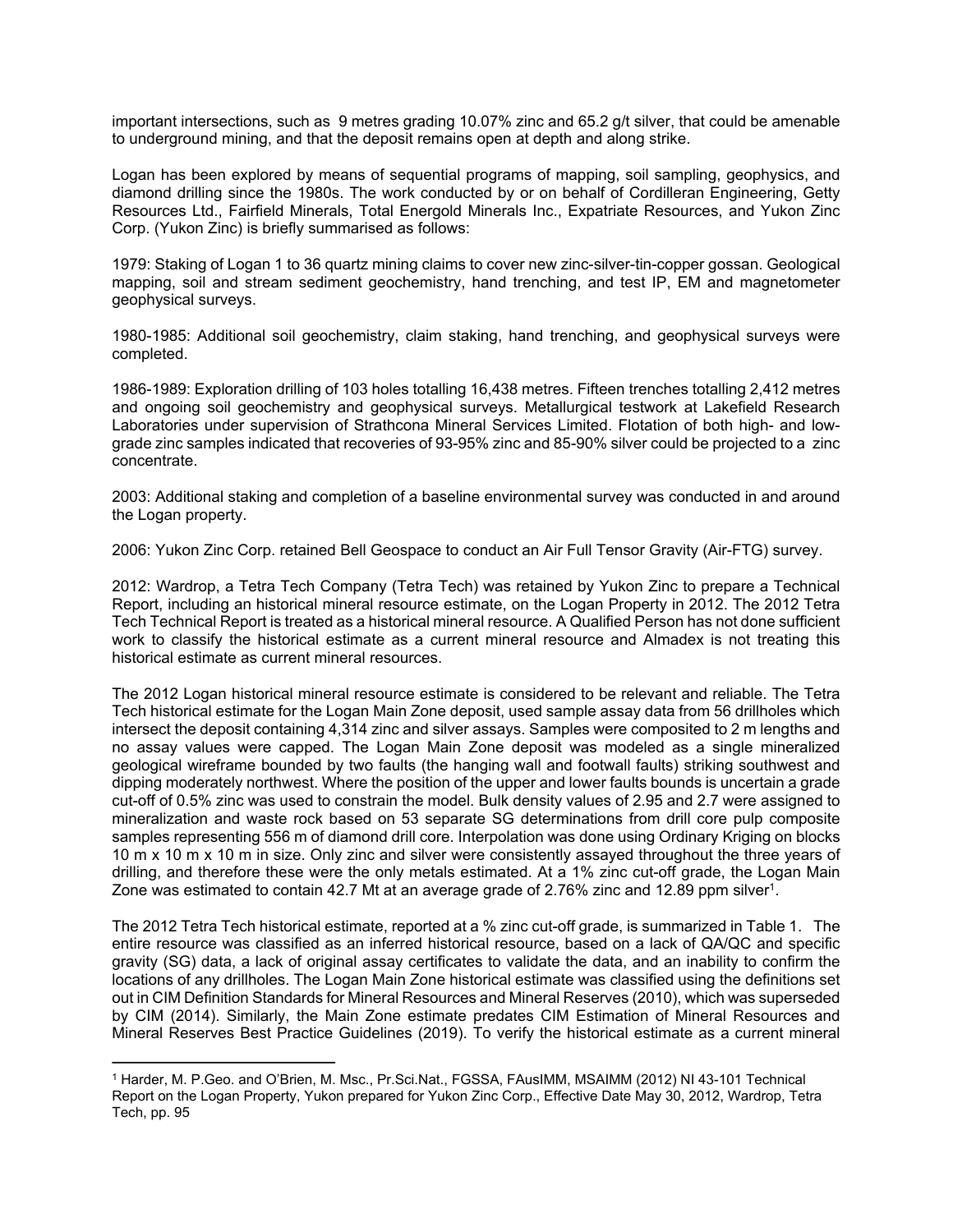resource a Qualified Person would need to prepare an updated mineral resource estimate and NI 43-101 technical report with respect to the Logan Property.

Subject to permitting and stakeholder engagement, Almadex plans to commence an Independent QP review of the previous work towards the preparation of a new Technical Report and a QP site visit in the summer of 2022 after snow melt. Data review to date indicates that there is potential to enlarge the mineralised envelope of the historic resource as the deposit was generally drilled to 120-240m down dip (only one hole was drilled to 400m down dip), and the deposit remains open, particularly on the northeast side.

| Zn Cut-off    | Volume (m <sup>3</sup> )<br>> Cut-off | Tonnes ><br>Cut-off | Grade > Cut-off |                  |
|---------------|---------------------------------------|---------------------|-----------------|------------------|
|               |                                       |                     | Zn Grade<br>(%) | Ag Grade<br>(pm) |
| 0.5           | 19,369,095                            | 57,138,829          | 2.25            | 10.6             |
| 1             | 14,462,266                            | 42,663,685          | 2.76            | 12.89            |
| $\mathcal{P}$ | 7,830,622                             | 23,100,336          | 3.88            | 17.45            |
| 3             | 4.832.848                             | 14.256.903          | 4.77            | 20.82            |
| 4             | 2,882,300                             | 8,502,785           | 5.65            | 23.76            |
| 5             | 1,575,225                             | 4.646.915           | 6.64            | 25.7             |
| 7             | 457,511                               | 1.349.657           | 8.74            | 31.52            |

**Table 1: Logan Main Zone Deposit Historical Inferred Resource Estimate – (Tetra Tech 2012)**

Table 1 above illustrates the sensitivity of the historical mineral resource estimate to different cut-off grades for a potential open-pit operation scenario with reasonable outlook for economic extraction. The reader is cautioned that the figures provided in the above table, other than those relating to the 1.0% base case cutoff, should not be interpreted as a statement of historical or current mineral resources. Quantities and estimated grades for different cut-off grades are presented for the sole purpose of demonstrating the sensitivity of the historical resource model to the choice of a specific cut-off grade.

# **Transaction**

Logan has been explored by multiple parties over the past forty years. Almaden Minerals Ltd. ("Almaden") assumed ownership of a 40% joint venture interest in the Project through a joint venture agreement when it amalgamated with Fairfield Minerals in 2002. Under the joint venture agreement, Almaden was carried to a production decision, and both parties had certain rights and restrictions regarding ownership transfer. In its spinout by way of Plan of Arrangement in 2015, Almaden was not able to secure the necessary waivers of rights or restrictions from the majority joint venture owner to transfer the minority Logan interest to Azucar Minerals Ltd. ("Azucar"), but undertook to Azucar to do so once these were attained. Likewise, when Azucar completed its spinout by way of Plan of Arrangement in 2018 to create Almadex (the spinouts of 2015 and 2018 are collectively referred to as the "Spinout Arrangements" below), Azucar undertook to complete the spinout of the Logan interest to Almadex once Azucar was in a position to do so.

In 2003, Expatriate Resources Limited acquired the majority 60% interest in the Logan joint venture agreement from Total Energold. At the time, Expatriate was investigating the Project as part of a broader evaluation of the combined resources of Logan and the Wolverine property, located approximately 100 kilometers to the north. In 2004, Expatriate re-organized its business and changed its name to Yukon Zinc Corp. ("YZC"), focused on the development of the Wolverine project. In 2008, YZC was acquired by Jinduicheng Canada Resources Corporation Limited ("JCR"), which is majority-owned by Jinduicheng Molybdenum Group, which in turn is wholly owned by Shaanxi Non-ferrous Metals Holding Group Co., Ltd.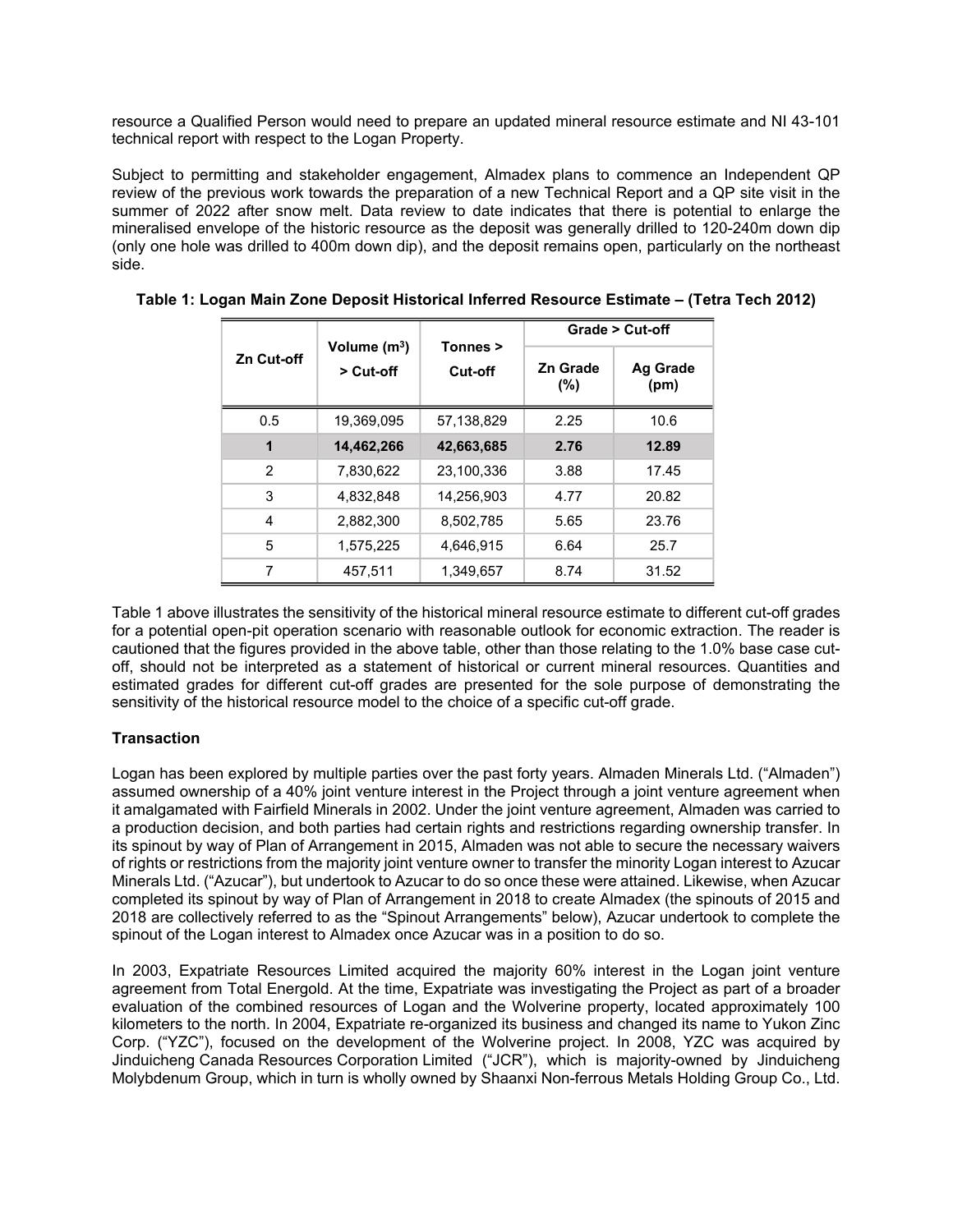YZC went on to construct and develop the Wolverine mine, which reached commercial production in 2012, but was put on care and maintenance in 2015. In 2019, PricewaterhouseCoopers Inc. was appointed Receiver over YZC. Almaden, acting on behalf of the Company under the terms of the Joint Venture Agreement and consistent with the Spinout Arrangements, was able to acquire the remaining 60% joint venture interest in the Project, dissolve the joint venture agreement, and transfer Logan to the Company for CAD\$121,100 in cash, with the Company assuming all costs and obligations, including an indemnification to Almaden, related thereto.

### **Next Steps**

Almadex is now focused on stakeholder mapping and data review. As noted above, Almadex recognizes and respects the Ross River Dena Council and Liard First Nation as traditional owners of the area within which the Project is located and hopes to have the opportunity to meet with them in the near term to understand their view of the Project and hopes for the area and to consult with them prior to any work programs. It is anticipated that future work programs would initially consist of a QP site visit which would direct a possible updated resource estimate and filing of a NI 43-101 Technical Report.

### **Qualified Persons**

The scientific and technical information contained in this news release has been reviewed and approved by Kristopher J. Raffle, P.Geo. (BC) Principal and Consultant of APEX Geoscience Ltd. of Edmonton, AB, and an independent "Qualified Person" as defined in National Instrument 43-101 – Standards of Disclosure for Mineral Projects. Mr. Raffle verified the data disclosed which includes a review of the analytical and test data underlying the information and opinions contained therein.

### **About Almadex**

Almadex Minerals Ltd. is an exploration company that holds a large mineral portfolio consisting of exploration projects and NSR royalties in Canada, the U.S., and Mexico. This portfolio is the direct result of many years of prospecting and deal-making by Almadex's management team. The Company remains focussed on grassroots exploration, acquisition and drilling mineral projects, on its own and in partnership with others, with the goal of creating new mineral resources and royalty holdings. The Company owns several portable diamond drill rigs, enabling it to conduct cost effective first pass exploration drilling in house.

On behalf of the Board of Directors,

"J. Duane Poliquin"

J. Duane Poliquin, Chairman Almadex Minerals Ltd.

*Neither the TSX Venture Exchange nor its Regulation Services Provider (as that term is defined in policies of the TSX Venture Exchange) accepts responsibility for the adequacy or accuracy of this release.*

*This news release includes forward-looking statements that are subject to risks and uncertainties. All statements within it, other than statements of historical fact, are to be considered forward looking. Forward-looking statements in this news release relating to the Company include, among other things, the planned data review, stakeholder mapping and stakeholder development. Although the Company believes the expectations expressed in such forward-looking statements are based on reasonable assumptions, such statements are not guarantees of future performance and actual results or developments may differ materially from those in forward*looking statements. Factors that could cause actual results to differ materially from those in forward-looking statements include market *prices, exploitation and exploration successes, permitting, continued availability of capital and financing, equipment availability, relationships with third-party clientele and their willingness or ability to continue to use the Company's drills for exploration, and general economic, market or business conditions. There can be no assurances that such statements will prove accurate and, therefore,*  readers are advised to rely on their own evaluation of such uncertainties. The Company does not assume any obligation to update *any forward-looking statements, other than as required pursuant to applicable securities laws.*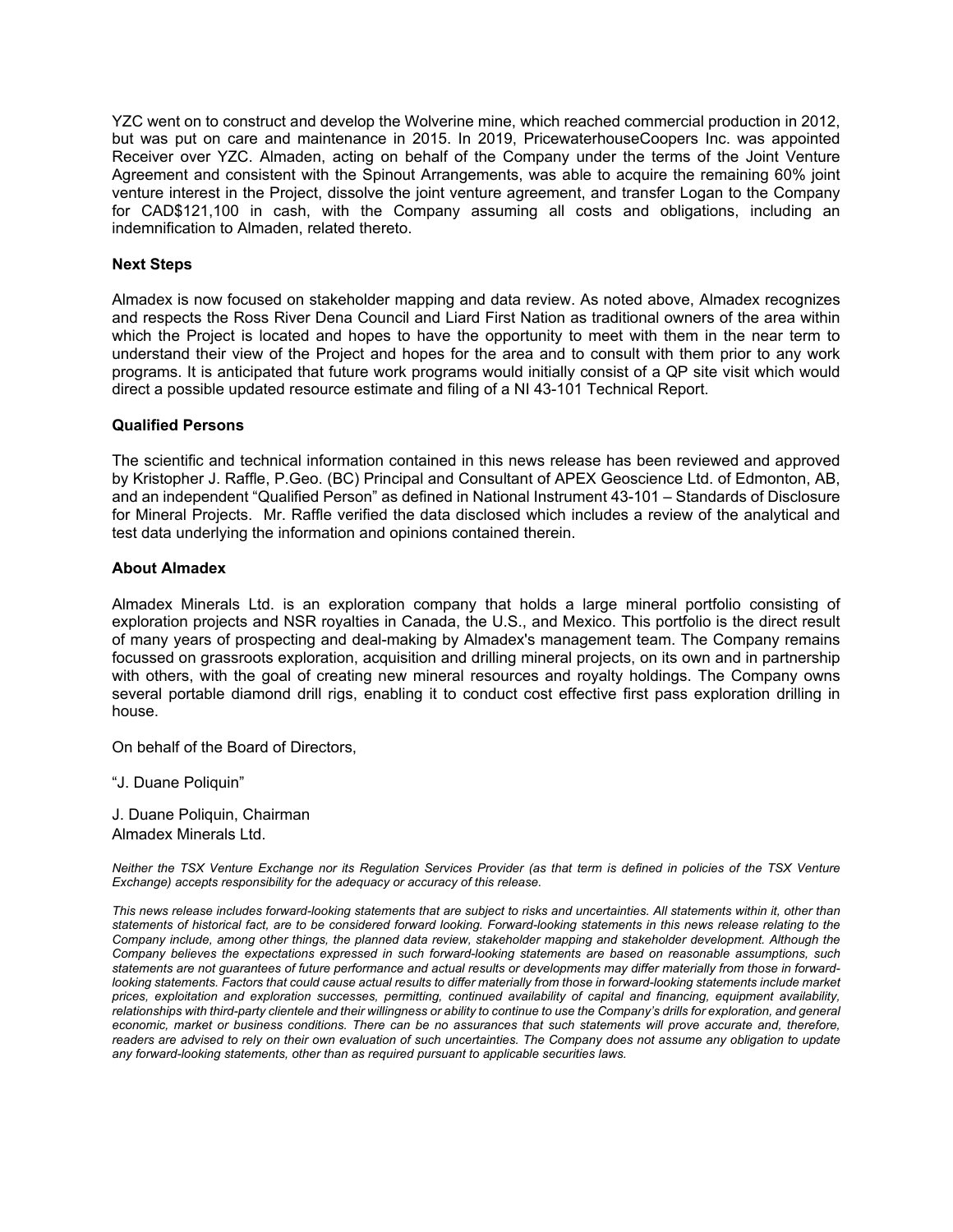Contact Information: Almadex Minerals Ltd. Tel. 604.689.7644 Email: info@almadexminerals.com http://www.almadexminerals.com/